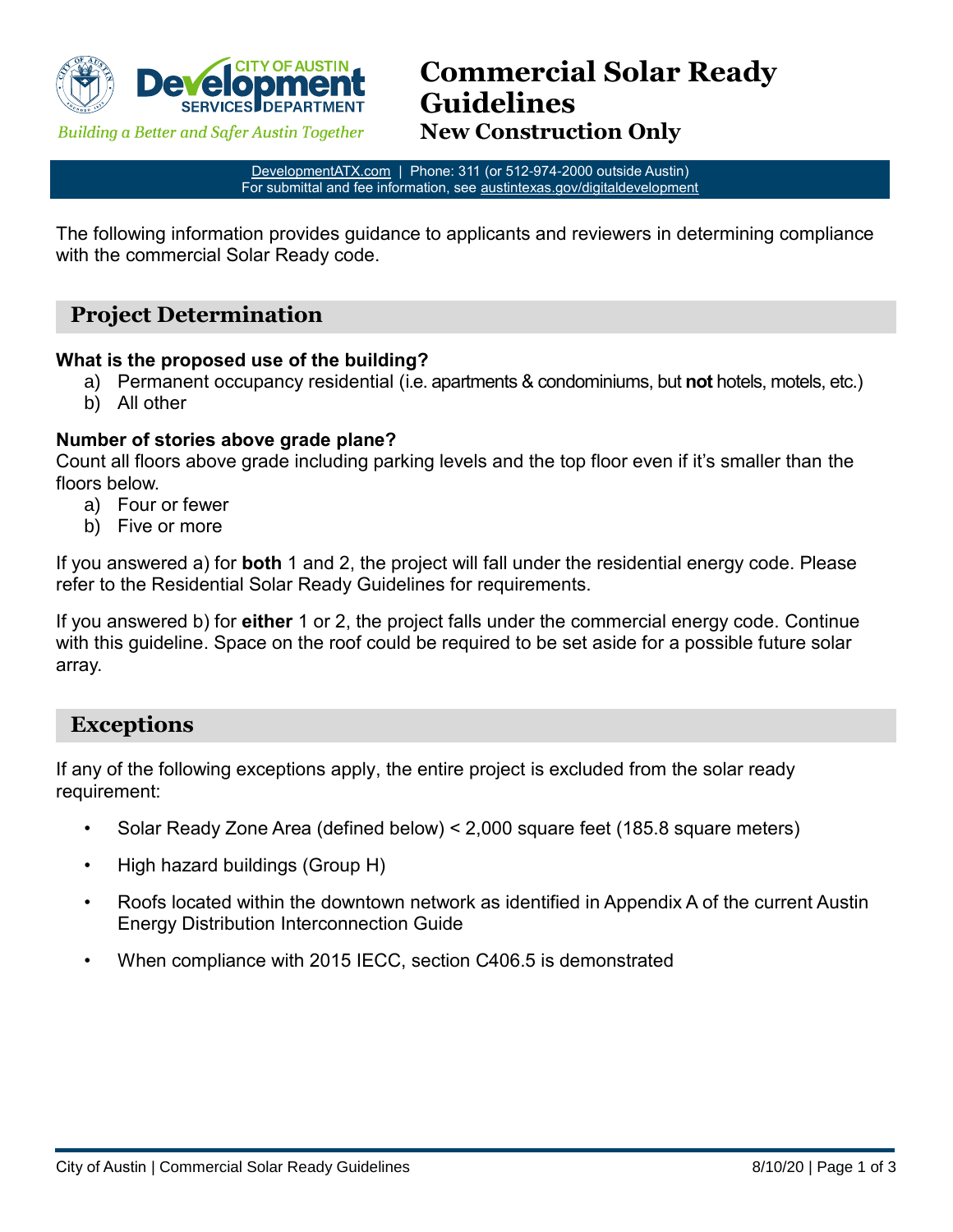# **Solar Ready Zone (SRZ) Identification**

If the project does not qualify for any of the exceptions, then an area on the roof must be identified as the Solar Ready Zone (SRZ):

## 1. **Determine the gross roof area.**

This should be a summation of all the roof areas regardless of whether they are on the same elevation.

## 2. **Calculate the Affected Area.**

Affected Area describes the parts of a roof that aren't good for a solar array. It's defined as the sum of the following, nonoverlapping areas:

- A. Areas of the roof that are shaded for at least 50% of daylight hours annually during the year the project is permitted.
- B. Areas of high pitched roofs (roofs with a pitch>2:12) that are oriented from 300° clockwise to 90° of true north.
- C. Gross area of all skylights.
- D. Area of rooftop equipment, including required access paths.
- E. Those areas of the roof required by the fire code or by other sections of the Land Development Code to not have solar equipment.
- F. Areas of roofs used as heliports or for rooftop parking.
- G. Green roofs and occupied rooftop areas.

## A note on the Affected Area

Generally, any method deemed acceptable by the building official for determining what is shaded and what is not shaded, or what constitutes part of an affected area, will be accepted as long as it adheres to the intent of the SRZ Identification guidelines. Since the City's experience and familiarity with the methods used to define these areas is still limited, all reasonable approaches will be allowed. If a particular approach is determined to be unacceptable and disagreement with that determination persists, an appeal to the appropriate review boards and/or commissions may be made.

## 3. **Calculate the Potential Solar Area.**

The Potential Solar Area is the area of the roof that does lend itself well to a solar array.

Potential Solar Area = Total gross roof area less the "Affected Area"

## 4. **Calculate the area of the Solar Ready Zone.**

Solar Ready Zone Area =  $\frac{1}{2}$  of the "Potential Solar Area"

The Solar Ready Zone can lie anywhere on the roof that isn't part of the Affected Area and can be comprised of multiple sub-areas. Each sub-area must be at least 80 square feet (7.432 square meters) and must be a rectangle the short side of which measures at least 6 feet (1.83 meters).

| This table is intended to aid |
|-------------------------------|
| in SRZ Identification         |
| calculations:                 |

| 0 | <b>Gross Roof Area</b>                                                                                                           |
|---|----------------------------------------------------------------------------------------------------------------------------------|
| 0 | A                                                                                                                                |
| 0 | B                                                                                                                                |
| 0 | С                                                                                                                                |
| 0 | D                                                                                                                                |
| 0 | E                                                                                                                                |
| 0 | F                                                                                                                                |
| 0 | G                                                                                                                                |
| 0 | <b>Affected Area</b><br>(Subtotal A thru G.<br>Check that these<br>areas don't overlap)                                          |
| 0 | <b>Potential Solar</b><br>Area<br>(Gross Roof Area<br>minus Affected Area)                                                       |
| 0 | <b>Solar Ready</b><br><b>Zone Area</b><br>(Potential Solar Area<br>divided by 2.<br>Reminder: exempt if<br>less than 2000 sq ft) |